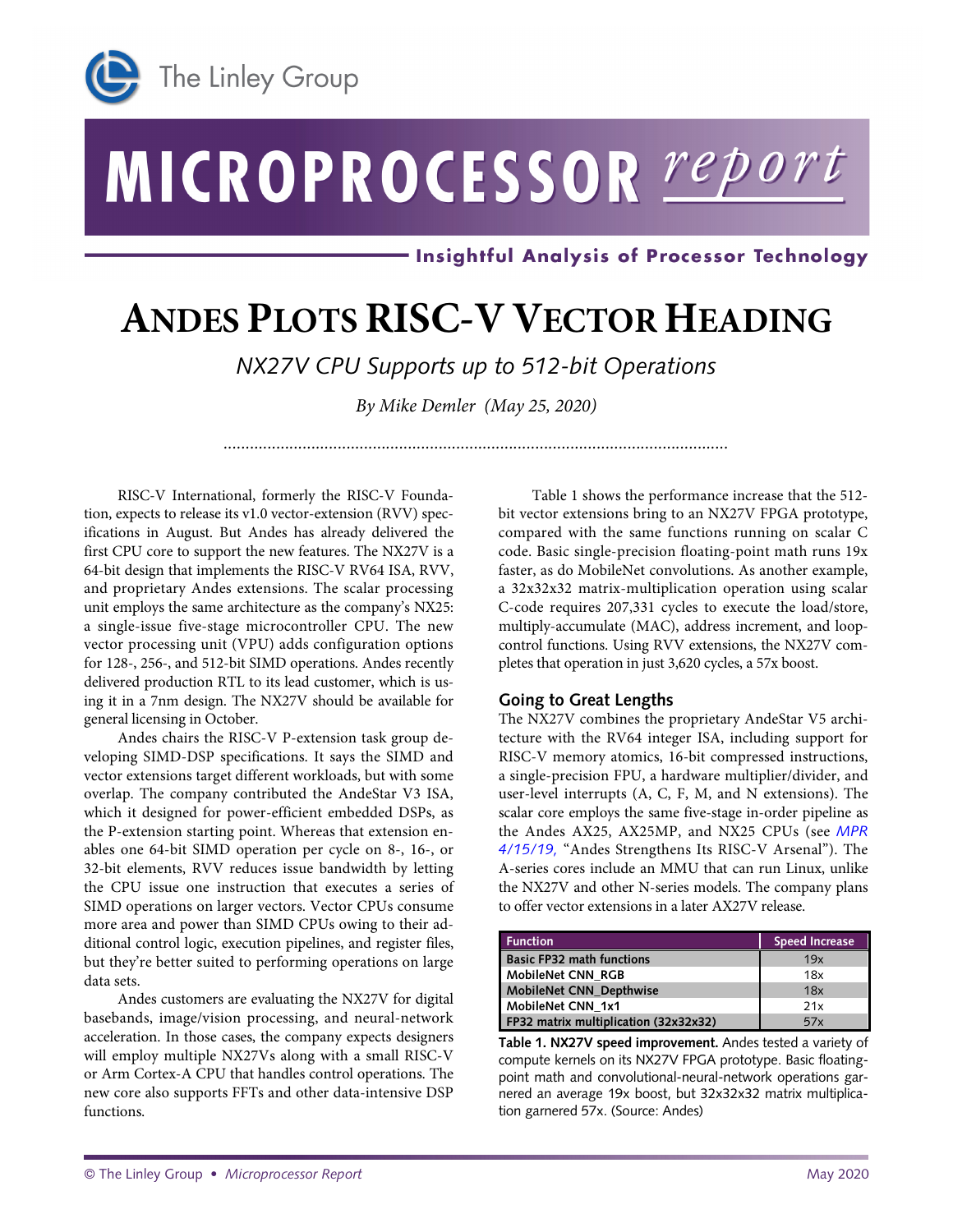# 2 **Andes Plots RISC-V Vector Heading**



**Figure 1.** Andes NX27V CPU. PLIC=platform-level interrupt controller; WFI=wait for interrupt. The scalar core implements the same microarchitecture as the predecessor NX25, but it adds RISC-V's vector-processor feature and Andes custom extensions.

By implementing RVV (see *[MPR 4/27/20,](https://www.linleygroup.com/mpr/article.php?id=12293)* "RISC-V Vectors Know No Limits"), the new CPU can serve as an accelerator or coprocessor in an SoC. In the proposed RVV ISA, the vector-length (VLEN) parameter theoretically allows up to  $2^{32}$  bits, but designers must fix the value in hardware during implementation. Andes views 512 bits as a practical limit for the area- and power-efficient designs the NX27V targets; larger vectors are more difficult to implement, requiring more area for the wider data paths.

Customers can equip the NX27V with 8–64KB instruction and data caches, along with optional ECC or parity protection. The CPU's load/store unit supports three independent memory-access paths from system SRAM: one to the general-purpose registers, one to the floating-point registers, and one to the VPU registers. To prevent the scalar and vector pipelines from stalling, the NX27V allows up to 16 outstanding data accesses. The VPU can access data in shared system memory through the CPU's 256-bit AXI bus interface unit (BIU), and it can access data in the data cache,



**Figure 2. NX27V scalar and vector pipelines.** The five-stage in-order scalar pipeline is unchanged from the NX25. It dispatches instructions to the vector instruction queue (VIQ) after the integer instructions execute. Vector instructions begin execution once the integer instructions retire.

as Figure 1 shows. Because the VPU requires much greater memory bandwidth than the scalar unit, Andes used its custom extensions (Ace) to implement a dedicated streaming port that handles 512-bit operations.

The NX27V dispatches vector instructions to the VPU after the integer-execution stage, as Figure 2 shows. Because some applications combine scalar and vector floating-point operations, the company chose to integrate the scalar FPU downstream in the vector pipeline. The VPU handles the standard RVV data formats—8- to 64-bit integer as well as half-, full-, and double-precision floating point—but the custom extensions add Bfloat16 and INT4, which are popular for neural-network acceleration.

In the VPU, multiple vector execution units operate independently, allowing out-of-order (OOO) execution. A scoreboard keeps track of dependencies in the vectorinstruction queue. Vector operations begin execution after all previous integer instructions retire, ensuring sequential program execution when exceptions or interrupts delay operations.

#### **Masks and Chains**

By applying the RISC-V length multiplier (LMUL) at run time, NX27V users can increase the vector length from 512 bits to as many as 4,096. The microarchitecture accelerates these large operations by chaining. In the Andes implementation, this feature works by allowing each SIMD operation to feed its output directly to the next vector instruction in the chain.

Figure 3 shows an example operation chaining when LMUL is eight, increasing effective vector length to 8xVLEN, or 4,096 bits. This operation divides the 32 vector registers into four groups: v0–v7, v8–v15, v16–v23, and v24–v31. In this example, the vfcvt instruction converts INT32 data in the v16 group to FP32 format, storing the results in the 4,096-bit v8 group. The next vfadd instruction adds the floating-point data in v8–v15 to the data in v0–v7, storing the results in v24–v31. The 512-bit VPU must execute these instructions as eight consecutive micro-ops, but rather than

> wait for all the floating-point conversions to finish, chaining allows the first one to feed its result directly to the vfadd instruction in cycle 3, so it can start eight cycles earlier than without chaining.

> The NX27V also supports the RVV mask feature, which enables element-wise predication. RVV implements this feature by allocating one vector register to hold the mask, adjusting its element size and length so that each element in the mask register corresponds to one execution lane. The value of each mask element determines whether or not that lane executes its designated operation.

# **Competition Is Coming**

Although the NX27V is currently available to lead customers only, it holds an early lead in RISC-V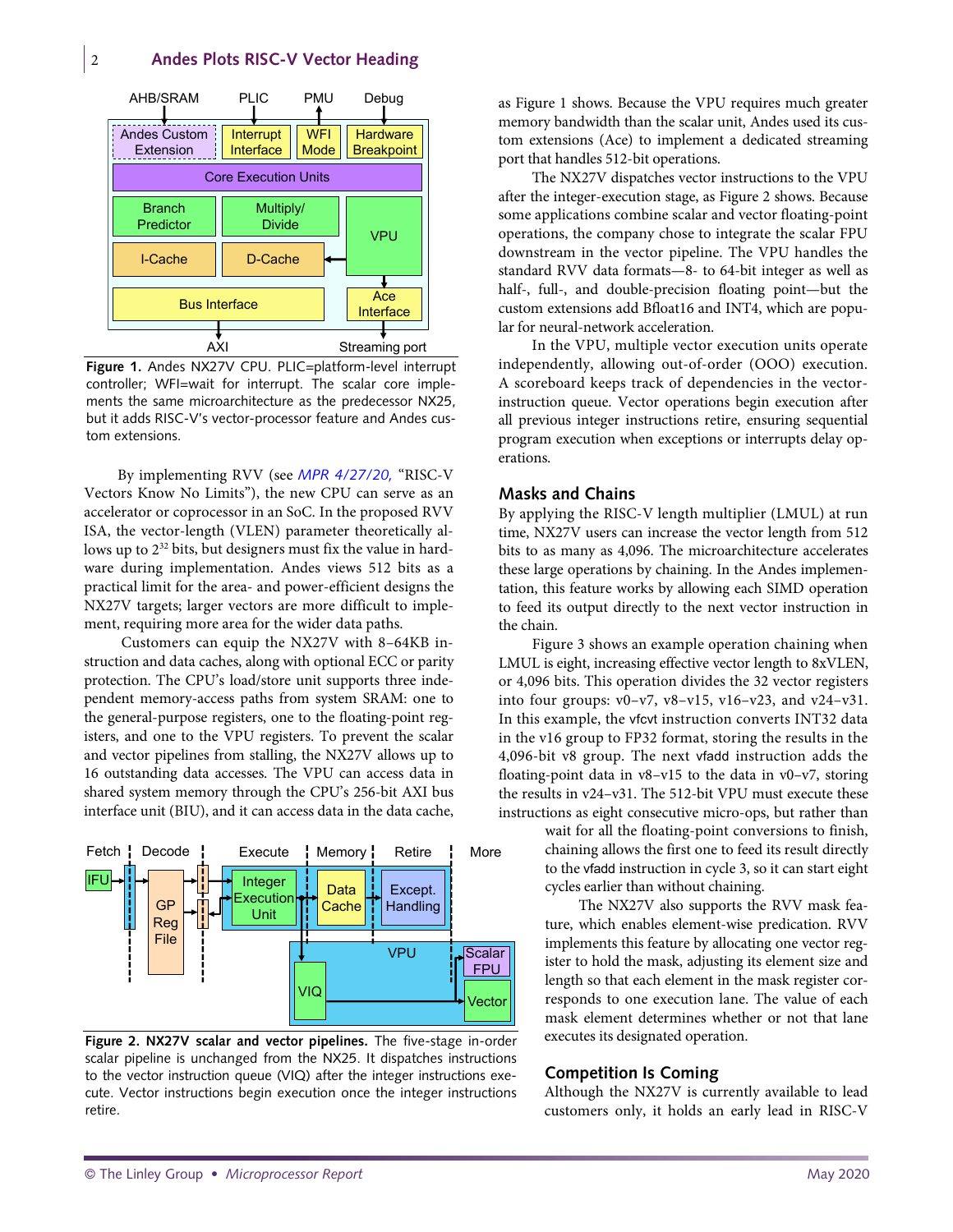vector processors. Andes competes with SiFive, which offers just a vector evaluation platform (VEP) for its forthcoming VI-series. That VEP is useful for software development and simulations with the RVV features, but Andes provides synthesizable RTL to lead customers, and it has completed a 7nm layout.

The company's performance estimates come from a physical model, whereas the VEP only lets users evaluate vector computing software. SiFive is developing three CPUs with RVV, but it has revealed few details about the low-end VI2 and none about the midrange VI7 and high-end VI8. Like the NX27V, the VI2 sets VLEN to 512. To target modest compute requirements in IoT devices, however, its default configuration has a 128-bit data path that requires four cycles to compute each 512-bit result.

Although the VI2 also has an in-order scalar core, we expect the NX27V will deliver much higher vector performance owing to its 512-bit VPU. SiFive estimates its vector extensions will boost F32 matrix multiplications by 31x. But whereas the VI2 executes four 32-bit MAC operations per cycles, it needs 8,192 cycles just for the 32x32x32 MAC operations, more than twice the cycles the NX27V uses to complete the entire instruction. Both vendors plan to begin licensing their CPUs in 4Q20; we expect SiFive's will be a preproduction beta release.

Andes aims to compete with Arm CPUs as well: both the new Cortex-M55 with its Helium vector extension (see *[MPR 3/9/20,](https://www.linleygroup.com/mpr/article.php?id=12271)* "Cortex-M55 Supports Tiny-AI Ethos") and Cortex-A models with optional Neon SIMD units. Like the NX27V, the M55 has a five-stage integer pipeline (including the retire stage Arm omits from its specifications), but Helium supports a maximum 128-bit vector length. Because the Cortex-M line targets low-power embedded systems, the M55 needs a two-cycle chained operation to complete one 128-bit vector computation. A future RVVequipped AX27V will compete with small 64-bit Arm cores,

such as Cortex-A35, but the A35 handles vector operations in a single 128-bit Neon unit. To match Andes's 512-bit vector-compute capabilities, designers need a quad-core configuration.

In designs requiring both DSP operations and neural-network acceleration, the NX27V will compete with other licensable cores that combine a small CPU with vectorprocessing units, such as the Ceva SensPro (see *[MPR 4/20/20,](https://www.linleygroup.com/mpr/article.php?id=12290)* "Ceva SensPro Fuses AI and Vector DSP"). Like the NX27V, Ceva's midrange SP500F can execute 512 INT8 operations per cycle, and it supports INT16 as well as FP32 operations. Both products can accelerate FFTs, but SensPro implements a DSP ISA that handles sensor and other signalprocessing workloads, a feature the NX27V lacks. The AX25F implements a DSP ISA,

# **Price and Availability**

Andes doesn't disclose licensing or royalty fees for its IP cores. Production RTL for the NX27V is now available to lead customers, and the company plans to begin general licensing in 4Q20. For more information about Andes RISC-V CPUs, access *[www.andestech.com/en/](http://www.andestech.com/en/products-solutions/andescore-processors) [products-solutions/andescore-processors](http://www.andestech.com/en/products-solutions/andescore-processors)*.

however, so we expect the forthcoming AX27V will do so, too.

# **The Freedom to Differentiate**

Like all open-source RISC-V ISAs, the RVV extension gives designers much more freedom than commercial architectures from Arm and other intellectual-property (IP) suppliers. In addition to providing the flexibility to pick and choose features, RISC-V reserves a portion of the opcode space for custom features, allowing Andes to differentiate its products. The CPUs comply with standard RISC-V ISAs, but their custom extensions mean code that employs the noncompliant features won't run on CPUs from other vendors.

RVV's freedom to set the vector length with no hard limit is unique, but it requires scaling of all other microarchitecture features accordingly. A big bolted-on vector engine would be more than a tiny CPU can handle, so Andes limits designers to a 128-, 256-, or 512-bit VPU—a reasonable range for low-power embedded systems. Using the smallest 128-bit option, the NX27V competes directly with Arm's Cortex-M55, but the vector-chaining feature provides more power than Arm v8.1-M, which must break 128-bit instructions into consecutive 64-bit "beats."

On the basis of its MobileNet performance, we expect the first Andes customer has modest DLA requirements, because the 7nm design only delivers 128 billion operations



**Figure 3. NX27V vector chaining.** The RVV extensions allow the effective vector length to grow by setting LMUL to 2, 4, or 8, but doing so equivalently increases the number of cycles necessary to execute an instruction. By chaining vector operations, the NX27V enables one SIMD step to feed its result directly to the next, boosting throughput.